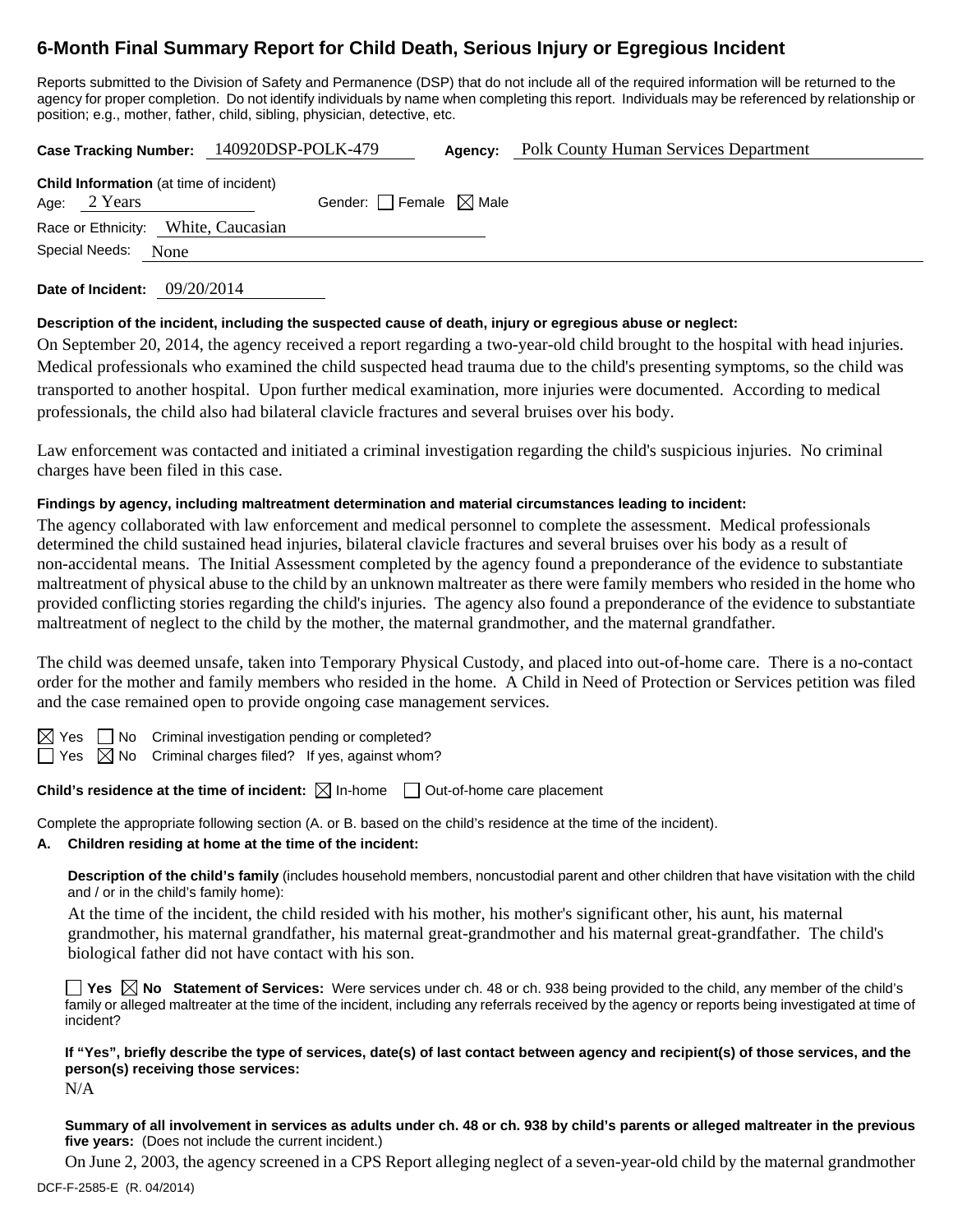and maternal grandfather. An assessment was completed by the agency and the allegation of neglect was substantiated; however, the child was deemed safe. The case was opened to provide voluntary services to the family.

On March 24, 2010, the agency screened in a Services Report. The agency provided the family with community resources.

On September 20, 2013, the agency screened in a Services Report. The agency provided the family mental health resources.

#### **Summary of actions taken by the agency under ch. 48, including any investigation of a report or referrals to services involving the child, any member of the child's family living in this household and the child's parents and alleged maltreater.** (Does not include the current incident.)

(Note: Screened out reports listed in this section may include only the date of the report, screening decision, and if a referral to services occurred at Access. Reports that do not constitute a reasonable suspicion of maltreatment or a reason to believe that the child is threatened with harm are not required to be screened in for an initial assessment, and no further action is required by the agency.)

On June 2, 2003, the agency screened in a CPS Report alleging neglect of a seven-year-old child by the maternal grandmother and maternal grandfather. An assessment was completed by the agency and the allegation of neglect was substantiated; however, the child was deemed safe. The case was opened to provide voluntary services to the family.

On February 16, 2010, the agency screened out a CPS Report.

On March 24, 2010, the agency screened in a Services Report. The agency provided the family with community resources.

On November 30, 2012, the agency screened out a CPS Report.

On September 20, 2013, the agency screened out a CPS Report.

On September 20, 2013, the agency screened in a Services Report. The agency provided the family other resources.

On October 9, 2013, the agency screened out a CPS Report.

#### **Summary of any investigation involving the child, any member of the child's family and alleged maltreater conducted under ch. 48 and any services provided to the child and child's family since the date of the incident:**

The agency collaborated with law enforcement and medical personnel to complete the assessment. Medical professionals determined the child sustained head injuries, bilateral clavicle fractures and several bruises over his body as a result of non-accidental means. The Initial Assessment completed by the agency found a preponderance of the evidence to substantiate maltreatment of physical abuse to the child by an unknown maltreater as there were family members who resided in the home who provided conflicting stories regarding the child's injuries. The agency also found a preponderance of the evidence to substantiate maltreatment of neglect to the child by the mother, the maternal grandmother, and the maternal grandfather.

The child was deemed unsafe, taken into Temporary Physical Custody, and placed into out-of-home care. There is a no-contact order for the mother and family members who resided in the home. A Child in Need of Protection or Services petition was filed and the case remained open to provide ongoing case management services.

#### **B. Children residing in out-of-home care (OHC) placement at time of incident:**

**Description of the OHC placement and basis for decision to place child there:** N/A

**Description of all other persons residing in the OHC placement home:** N/A

**Licensing history:** Including type of license, duration of license, summary of any violations by licensee or an employee of licensee or other actions that constitute a substantial failure to protect and promote the welfare of the child. N/A